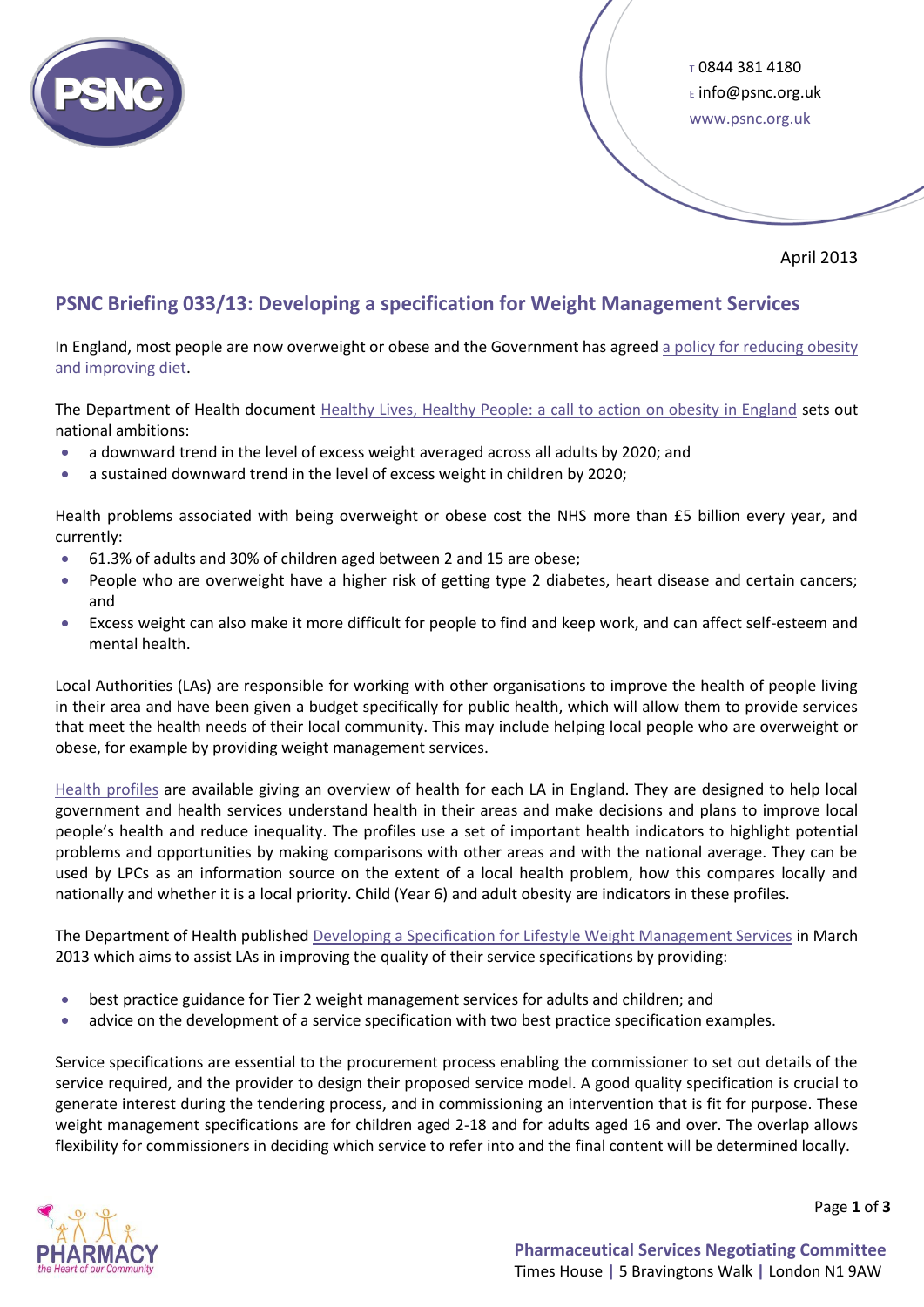The guidance is non-mandatory and LAs can choose to use it if they wish. It focuses on outcomes that can successfully assess and compare service effectiveness and the final specification is intended to be used as the basis for a service tendering process, and can also be adapted for use with the final contract documentation. The service specification template not only focuses on the usual headings, but also sets out the criteria against which any tenders in response to the service specification will be evaluated.

LAs can choose which contract they use for the main terms and conditions. To assist them, DH has published a [Public Health Services Contract and guidance](https://www.gov.uk/government/publications/public-health-services-non-mandatory-contracts-and-guidance-published) which is non-mandatory and can be used by LAs if wanted when commissioning tier 2 lifestyle weight management services.

The model service specification is divided into four sections:

Section 1 - Setting the scene Section 2 – Scope of the Service Section 3 – Finance, monitoring and evaluation Section 4 – Evaluation criteria

## **Section 1: Setting the scene**

The introduction should be concise, focusing on a high-level description of the service being sought so that prospective providers can easily assess whether the service is relevant for them, and also include:

- National/local content and evidence base to include the local extent of the problem, priority, demographics, risks to health, local need and links to other information, e.g. Joint Strategic Needs Assessment (JSNA);
- Population needs to include national targets and indicators, clarification of local vision for tackling overweight and obesity and the role the service specification and service provision play; and
- Overview of local obesity services and obesity care pathway to provide relevant information to explain each tier of service and their relationship to other services enabling providers to tailor their proposals.

### **Section 2: Scope of the service**

This should aim to provide detailed information on the aims of the service, targeting and recruiting and key factors for service delivery under the headings:

- $\bullet$  Aims of the service to inform the service provider of the key aspects of the tender;
- Objectives of the service these form the foundation of the service and the basis for evaluation success. Weight management is a complex behavioural change intervention and therefore objectives need to be very clear, SMART (specific, measurable, attainable, realistic and timely) and define responsibilities;
- Any inclusion/exclusion criteria and thresholds LA responsibilities are not limited to residents and LAs must consider if the service is to target any specific groups and if any exclusion criteria can be justified. Clarification is needed to allow the provider to assess needs, requirements and cost;
- Referral route to include details on how the service is accessed and whether the service provider can generate self-referrals or accept primary care referrals only;
- Applicable service standards to include national and local core service assurance factors that providers must comply with. The service provider may need to demonstrate how these will be fulfilled in the service tender response; and
- Service delivery to include any additional key facts e.g. commissioner support, whether prescribed drugs form part of the intervention.

### **Section 3: Finance, monitoring and evaluation**

This should aim to provide information on arrangements for finance, monitoring and evaluation which, once the service is commissioned will be included in the contract schedule. The criteria to be used in evaluation of the tender response are also included here.

 Finance – this includes the service budget, time over which it is to be delivered and how payment will be made. If innovative services are to be delivered, discussions on financial risk sharing between commissioners and providers will be needed; and



Page **2** of **3**